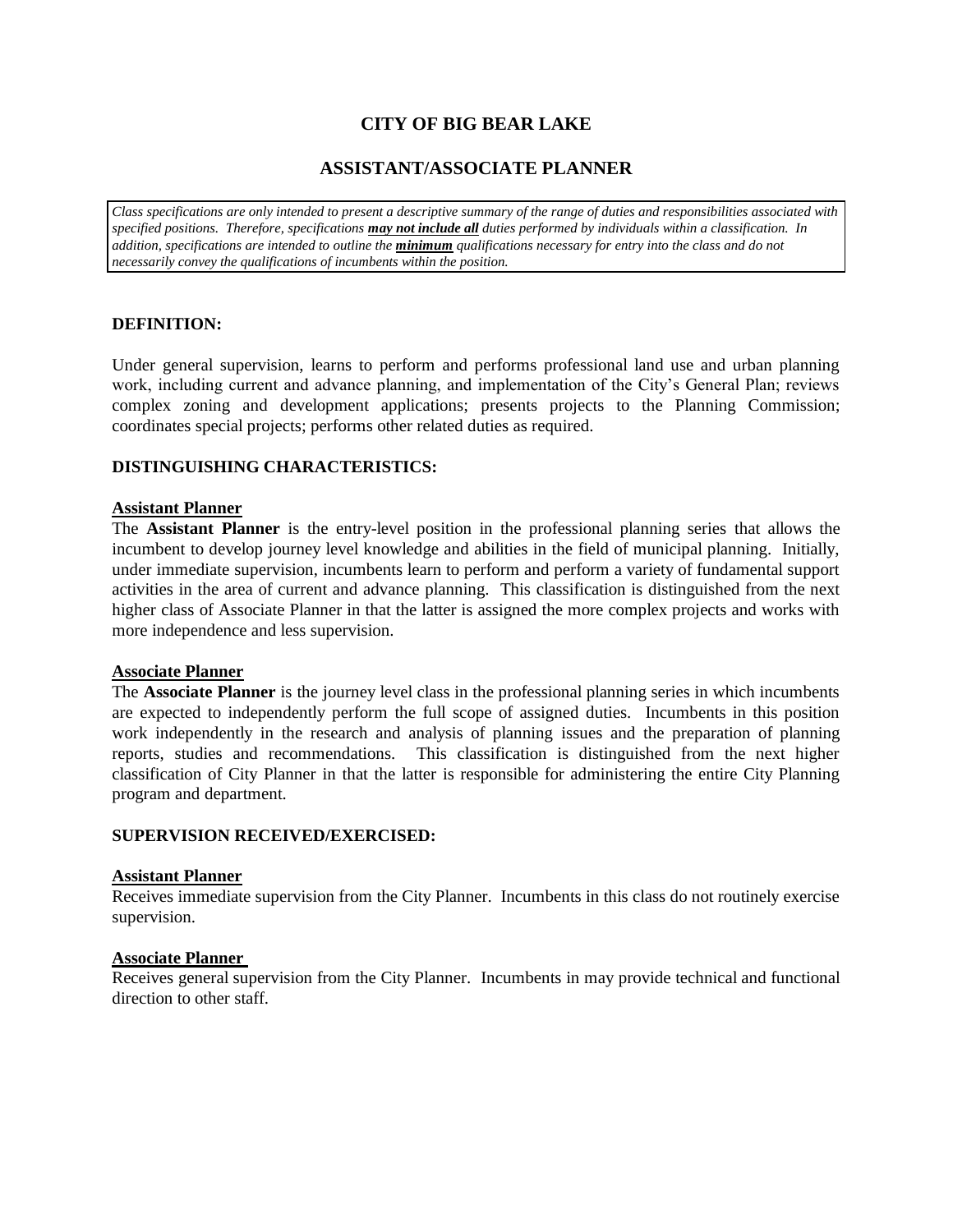## **ESSENTIAL FUNCTIONS:** *(include but are not limited to the following)*

- Performs professional land use and urban planning work, including current and advance planning, and implementation of the City's General Plan; reviews complex zoning and development applications.
- Evaluates, prepares and processes current development projects through a detailed review of the plans for compliance with the General Plan, zoning and applicable state and federal environmental regulations.
- Provides information and assistance to developers, property owners and the public regarding laws, regulations, standards, policies and procedures related to the submission of plans, processing of applications and implementation requirements; performs field inspections for residential and commercial projects; communicates and coordinates with other City departments and outside agencies; coordinates the development review process on public and private projects.
- Prepares staff reports, resolutions, public hearing notices, ordinances for tentative maps, zoning changes, and General Plan amendments, and presents these documents before the appropriate commission; prepares attachment exhibits as needed.
- Performs advanced planning; surveys surrounding cities regarding their regulations, etc.; compiles survey results.
- Approves temporary signs, use permits and Home Occupation permits; assists customers at the counter and over the phone with planning related questions.
- Maintains, updates, researches and analyzes data required for planning projects; participates in the review, development, revision and maintenance of general plan elements, environmental impact reports, plans, ordinances and other policies and procedures.
- Monitors and tracks Environmental Mitigation requirements for respective projects.
- Receives and reviews permit applications; assesses fees; establishes conditions for project approval; approves building permits for such things as patio permits and room additions at the counter; planchecks projects for building permit issuance to ensure compliance with the conditions of approval for the project.
- Coordinates and attends meetings relative to projects outside of the City; presents reports before the Planning Commission, City Council and community groups as necessary; schedules and attends meetings with developers and citizens.
- Establishes positive working relationships with representatives of community organizations, state/local agencies and associations, City management and staff, and the public.

# **PHYSICAL, MENTAL AND ENVIRONMENTAL WORKING CONDITIONS:**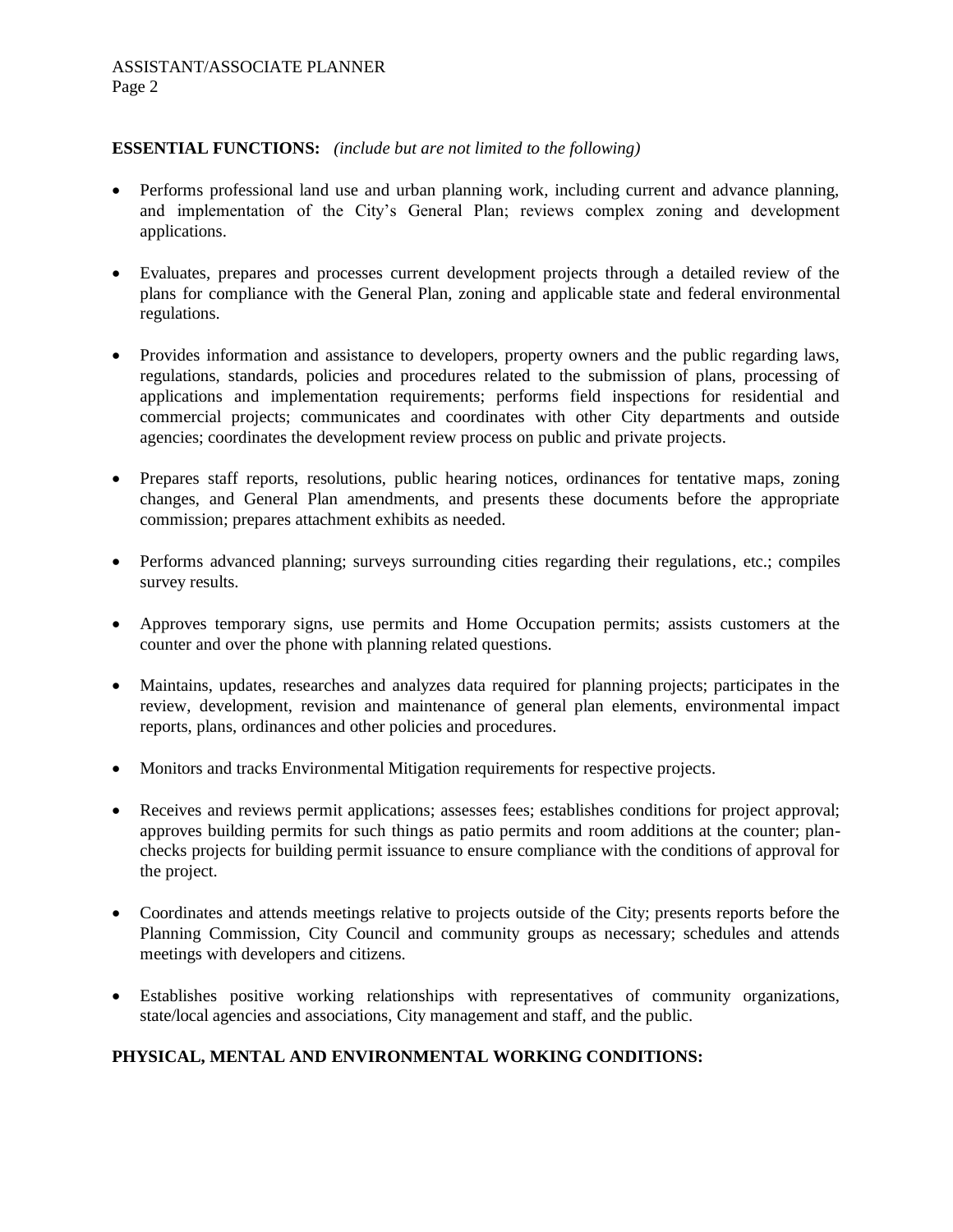#### ASSISTANT/ASSOCIATE PLANNER Page 3

Position requires prolonged sitting, standing, walking, kneeling, squatting, and stooping in the performance of daily activities. The position also requires repetitive hand movement and fine coordination in preparing reports using a computer keyboard. Additionally, the position requires both near and far vision in reading written reports and work related documents. Acute hearing is required when providing phone and personal service. Additionally, the incumbent in this position works outdoors in all weather conditions, including wet, hot and cold. The nature of the work also requires the incumbent to drive motorized vehicles. The ability to lift, drag and push files, paper and documents weighing up to 25 pounds is also required.

Some of these requirements may be accommodated for otherwise qualified individuals requiring and requesting such accommodations.

**QUALIFICATIONS:** *(The following are minimal qualifications necessary for entry into the classification.)*

## **Education and/or Experience:**

Any combination of education and experience that has provided the knowledge, skills and abilities necessary for an **Assistant/Associate Planner**. A typical way of obtaining the required qualifications is to possess the equivalent of:

### **Assistant Planner**

One year experience at the professional planning level, or two years performing duties directly related to general planning, and a bachelor's degree in urban or regional planning, architecture, environmental design, landscape architecture, or a related field. A master's degree may be substituted for one year of experience.

#### **Associate Planner**

In addition to the above, two years of professional planning experience equivalent to that of an Assistant Planner with the City of Big Bear Lake, or one year as Assistant Planner in the City of Big Bear Lake.

## **License/Certificate:**

Possession of, or ability to obtain, a valid Class C California driver's license.

**KNOWLEDGE/ABILITIES/SKILLS:** *(The following are a representative sample of the KAS's necessary to perform essential duties of the position. The level and scope of the knowledge and abilities listed below vary between the Assistant and Associate levels.)* 

## **Knowledge of:**

Modern principles, practices and techniques of current and advanced planning; land use, physical design, demographic, environmental, economic and social concepts as applied to municipal planning; statistical methods and research techniques applicable to the preparation of municipal planning studies; methods and techniques of supervision, training and motivation; applicable federal, state and local laws, codes and regulations, including the City Municipal Code, the California Environmental Quality Act and California laws relating to subdivisions, annexations, zoning and land use; basic principles of mathematics; applicable federal, state and local laws,